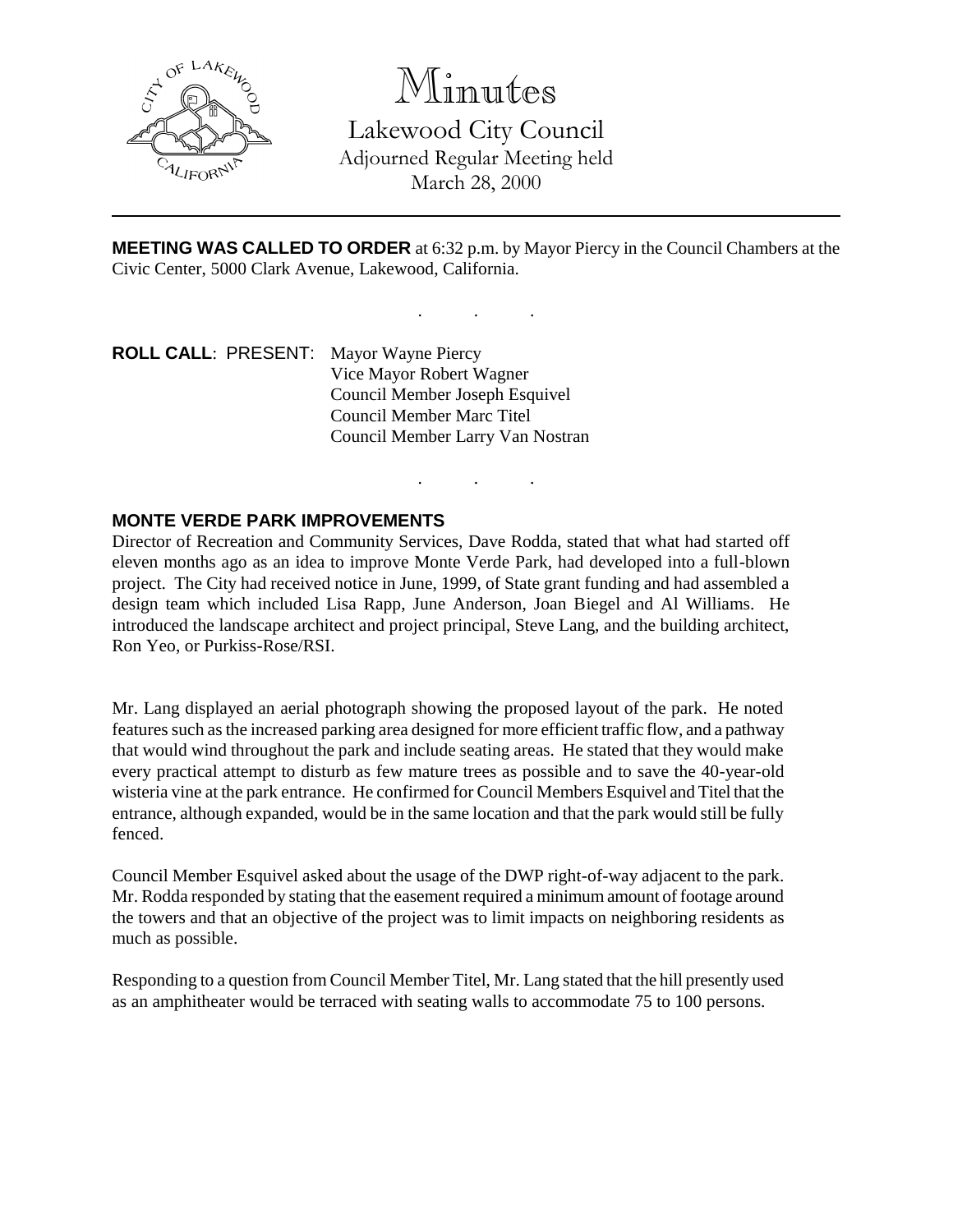City Council Minutes March 28, 2000 Page 2

# **MONTE VERDE PARK IMPROVEMENTS** - Continued

Mayor Piercy questioned whether the material proposed for the pathway would be practical from a long-term maintenance standpoint. Mr. Lang advised that the decomposed granite material would be coated with a sealer that would cause it to set as hard as concrete.

Mr. Yeo displayed elevations for the proposed building showing the terrace, great hall, storage areas, restrooms and office area. He stated that a goal in the design was to keep the rustic, cabin feel of the existing building, but be more functional. The terrace area would provide a space where day campers could be outside and still protected from the sun. He noted that it did not contain a full kitchen, but provided ample staging area for groups bringing in food.

Responding to a question from Council Member Titel, Mr. Yeo stated the restroom facilities were designed for accessibility without having to have the rest of the building open. Mr. Rodda advised that the picnic area would be much more functional, with a sink and cooking area.

Assistant Director of Recreation and Community Services, Joan Biegel, reported on the plan for Summer Day Camp 2000. She stated that Day Camp would be temporarily relocated to Rynerson Park with a modular trailer being temporarily placed at the turn-around at the end of the parking lot. Day Camp would also be utilizing two of the three picnic shelters during the weekdays and staffing would be increased to assure security. She concluded by stating that a letter would be going out to the parents of last year's day campers regarding the temporary change in locations.

Public Works Director Lisa Rapp stated that the project was on a very tight time frame with the bidding process starting in the next week with the distribution of the notice to bidders and the award of bid scheduled for May 23rd. She advised that construction was scheduled to begin in June and take approximately eight months to complete.

. . .

### **IACOBONI LIBRARY IMPROVEMENTS**

The Director of Public Works stated that the Iacoboni Library was an exciting project, but had been a challenge to update as it had received little modernization since its construction in 1972. Project architects, Charles Walton Associates, Inc., had been working on the redesign.

June Anderson, Project Manager, stated that the project included no exterior work, but would include new finishes and upgraded furniture, a new circulation desk, refurbished restrooms with handicapped accessibility, electrical and communications accommodations added and a new space set aside for the Friends of the Lakewood Libraries. She displayed samples of the types of proposed materials to be used in the remodel and stated that the total cost of the project as proposed was \$800,000.